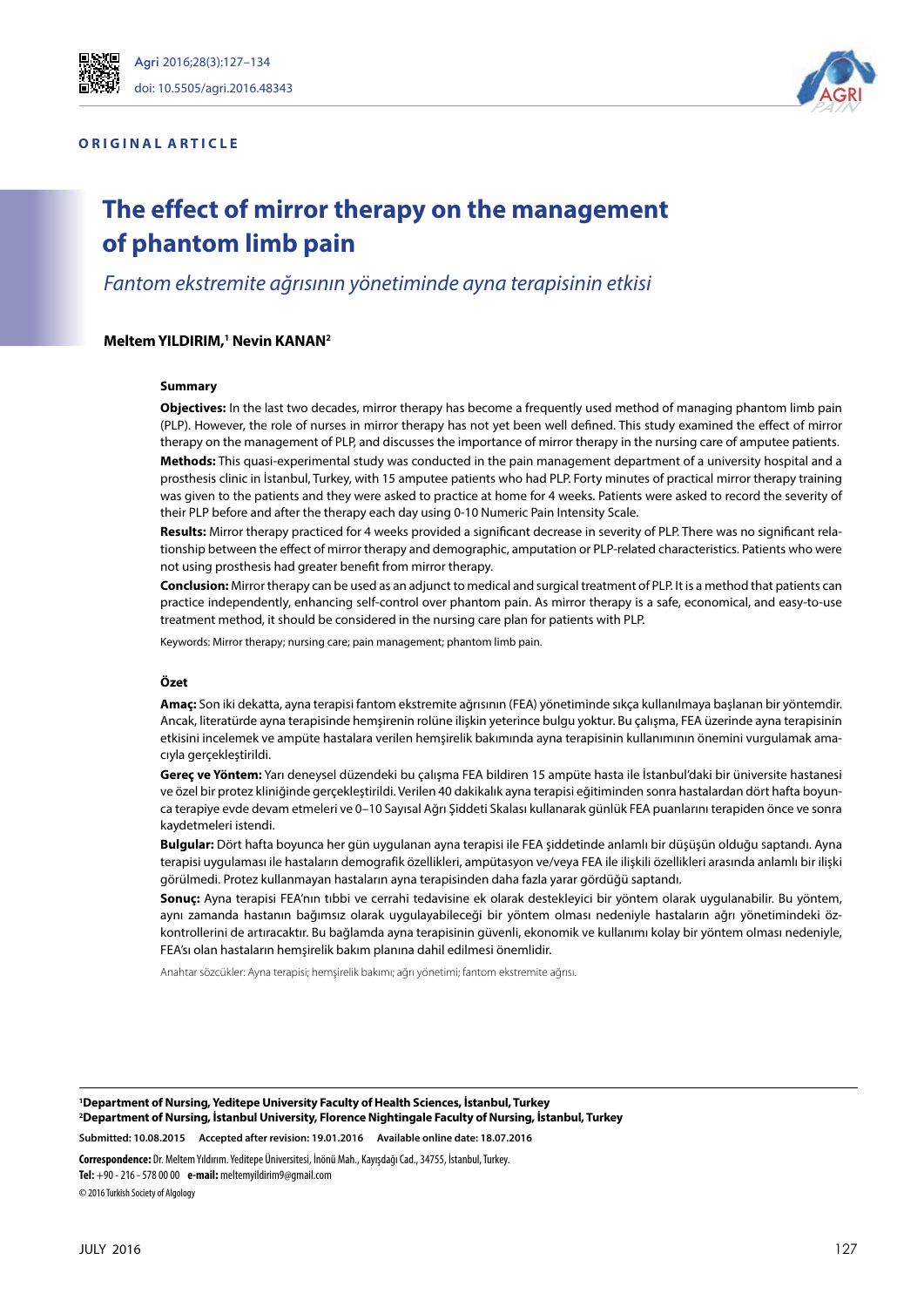

# **Introduction**

Phantom limb pain (PLP) is defined as painful sensations perceived in the missing part of an amputated  $\lim_{h \to 0}$  PLP is one of the main causes of disability and distress among amputees,<sup>[5]</sup> and incidence of this phenomenon is up to 80 percent. $[4,6-9]$  Individual physiological, environmental, and psychological factors are involved in the etiology of PLP.[4,10-15]

Pathophysiology of PLP is not clearly known yet. However, it is speculated that central and peripheral nerve systems play an important role in the occurrence of PLP.<sup>[16–18]</sup> The leading theory to explain pathophysiology of PLP is cortical reorganization. Neuroimaging studies have shown that somatosensory and motor cortex are malleable and develop an adaptation after certain incidents such as injuries or environmental challenges. According to cortical reorganization theory, there are neuroplastic changes in the cortical map after the amputation of the limb, and these changes might be related to PLP.[1,3,14,18]

Clinical characteristics of PLP differ from patient to patient; however, the most commonly reported characteristics are burning, stabbing, tingling, a sensation of being pinned down, cramps, itching, pressure, burning, electric shock-like feeling, heat or cold, and throbbing.[3,4,11,12,17,19,20] The feeling of a phantom limb can be so vivid that the patient may attempt to stand up and walk,<sup>[12]</sup> or sometimes it may feel like a paralyzed limb.[21,22]

Today, various methods are used in treatment of PLP, such as use of analgesics, anticonvulsants, antidepressants, muscle relaxants, anesthetic substances, and transcutaneous electrical nerve stimulation. Cognitive behavioral techniques, hypnosis, and acupuncture are other alternative methods that can be used in the treatment of PLP. However, none of these methods is sufficient alone, and certain treatment combinations may help to decrease the severity of PLP.[3,4,12,23]

An inspiring method in the treatment of PLP called mirror therapy was first presented by Vilayanur Ramachandran.[24,25] The results of his first study with mirror therapy encouraged many scientists to conduct new studies on this therapy method.[13,14,26-30]

Since mirror therapy is a method that can be taught

and practiced easily and independently, it should have a place in the nursing care plan of patients with PLP. However, there is currently no study in the literature related to the role of nurses in using mirror therapy for management of PLP. Therefore, the present study investigated the effect of mirror therapy on the management of PLP and discusses the results from the perspective of clinical practice and nursing care.

## **Material and Methods**

#### **Design, date and setting**

This quasi-experimental study was conducted in the pain management department of a public university hospital and a private prosthesis clinic in İstanbul, Turkey, between September 21, 2011 and March 7, 2014.

#### **Inclusion criteria**

The inclusion criteria to participate in the study were being over the age of 18, having unilateral upper or lower extremity amputation and having PLP, not having visual impairment or severe hearing loss, being able to read and write Turkish, not having any condition that prevents movement of opposite extremity (such as plaster cast, paralysis in the intact limb), not being diagnosed with a mental disorder that could diminish ability to concentrate during therapy, and having a calm environment at home/ hospital to practice mirror therapy.

#### **Participants**

The study started with 24 patients who had PLP. Following explanation of the goals and concept of the study, 2 patients decided not to participate. Mirror therapy was taught to 22 patients who agreed to participate in the study and gave written informed consent. Six of the 22 patients stopped practicing mirror therapy during the data collection process and these patients were dropped from the statistical analysis due to lack of data. One patient was excluded because of a diagnosis of major depression during the study period. The research was concluded with 15 patients who were able to practice mirror therapy every day for 4 weeks and complete the daily Mirror Therapy Practice Follow-Up Booklet.

#### **Data collection**

*Patient Information Form:* The form was created by researchers in accordance with the literature and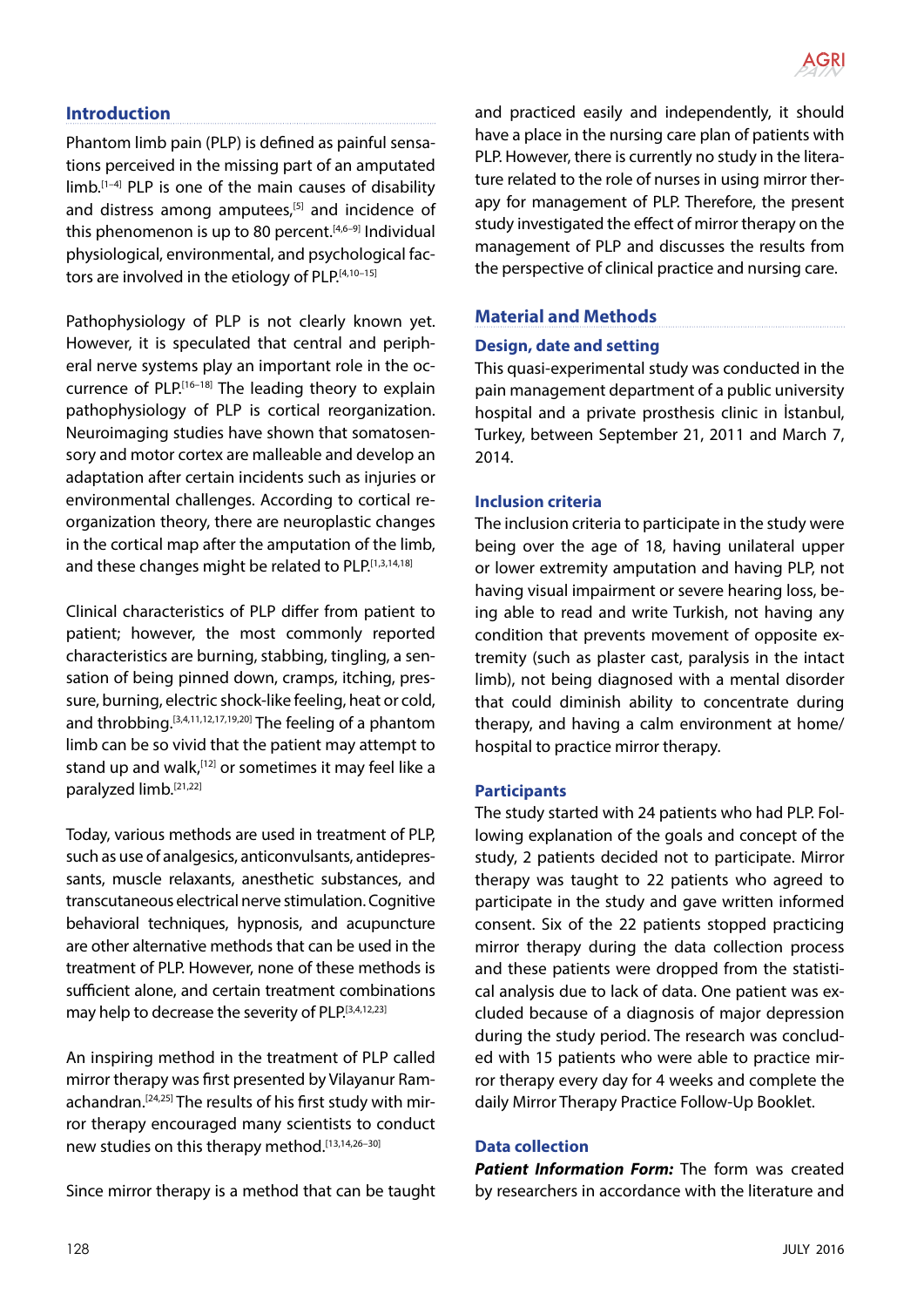consisted of 3 sections and 18 questions related to demographic characteristics, amputation, and PLPrelated features.

*Mirror Therapy Practice Follow-Up Booklet:* This booklet consisted of 28 pages of daily follow-up to document daily PLP scores before and after the mirror therapy and the duration of therapy practice. Numeric Pain Intensity Scale from 0 to 10 was used to record pain score.

#### **Procedure**

*Explanation and data collection:* The goals and concept of the study were explained to the patients, and those who agreed to participate signed an informed consent form. Each patient was given an unbreakable acrylic mirror that had been pre-cut and pre-



**Figure 1.** Appearance and position of the mirror for lower and upper limb amputees.

pared (Figure 1) for upper/lower extremity. Patients were then asked for demographic, amputation, and PLP details.

*Teaching mirror therapy:* The mirror therapy practical training took approximately 40 minutes. The steps followed during the training session can be

| <b>Duration</b>  | <b>Steps of the education</b>                                                                                                                                                                                                                                                                                                                                                                                                                                                 |  |  |  |  |  |
|------------------|-------------------------------------------------------------------------------------------------------------------------------------------------------------------------------------------------------------------------------------------------------------------------------------------------------------------------------------------------------------------------------------------------------------------------------------------------------------------------------|--|--|--|--|--|
| $\sim$ 5 min     | 1. Preparation of the environment for mirror therapy                                                                                                                                                                                                                                                                                                                                                                                                                          |  |  |  |  |  |
|                  | Minimize external stimulants (television, noise etc.) as much as possible.                                                                                                                                                                                                                                                                                                                                                                                                    |  |  |  |  |  |
|                  | If the patient agrees, ask for the collaboration of a relative who can support the patient physically<br>and emotionally.                                                                                                                                                                                                                                                                                                                                                     |  |  |  |  |  |
|                  | Ask the patient to take off all accessories on the intact limb (ring, bracelet, watch, sock etc.)<br>$\overline{\phantom{a}}$                                                                                                                                                                                                                                                                                                                                                 |  |  |  |  |  |
|                  | Ensure that the patient is in a comfortable position.                                                                                                                                                                                                                                                                                                                                                                                                                         |  |  |  |  |  |
| $\sim$ 5 min     | 2. Explanation of the objective and expected benefits of mirror therapy                                                                                                                                                                                                                                                                                                                                                                                                       |  |  |  |  |  |
|                  | Give simple but enough information about the objective and working mechanism of mirror<br>therapy.                                                                                                                                                                                                                                                                                                                                                                            |  |  |  |  |  |
|                  | Explain the expected benefits of mirror therapy.                                                                                                                                                                                                                                                                                                                                                                                                                              |  |  |  |  |  |
|                  | Encourage the patient to ask questions and answer all questions carefully.                                                                                                                                                                                                                                                                                                                                                                                                    |  |  |  |  |  |
| $\sim$ 20-25 min | 3. Practical teaching of mirror therapy                                                                                                                                                                                                                                                                                                                                                                                                                                       |  |  |  |  |  |
|                  | Evaluate the severity of current phantom limb pain with 0 to 10 Numeric Pain Intensity Scale.<br>$\overline{\phantom{a}}$                                                                                                                                                                                                                                                                                                                                                     |  |  |  |  |  |
|                  | Explain the basic rules that the patient needs to follow during mirror therapy:                                                                                                                                                                                                                                                                                                                                                                                               |  |  |  |  |  |
|                  | • Eyes should always be focused on the reflection in the mirror.                                                                                                                                                                                                                                                                                                                                                                                                              |  |  |  |  |  |
|                  | • Both limbs (intact and phantom limb) should do symetrical movements: moving the<br>extremity forward and back, rotating the wrist/ankle joint, moving the fingers, and opening and<br>closing the hand, for upper extremity amputees. The patient is free to decide which movement<br>he/she will repeat in front of the mirror, and how long he/she will continue with 1 movement.<br>If the patient feels comfortable repeating only 1 movement, this is also acceptable. |  |  |  |  |  |
|                  | • Mirror therapy should be practiced every day, at least once a day. It should be underlined that<br>contuniuation of the therapy is very important to achieve expected benefits. There is no<br>maximum number of repetitions per day.                                                                                                                                                                                                                                       |  |  |  |  |  |
|                  | • Preferably, 1 session of mirror therapy should last minimum of 20 minutes.                                                                                                                                                                                                                                                                                                                                                                                                  |  |  |  |  |  |
|                  | Watch the patients for 5-10 minutes and evaluate application of these rules carefully.                                                                                                                                                                                                                                                                                                                                                                                        |  |  |  |  |  |
| $\sim$ 5 min     | 4. Ending mirror therapy                                                                                                                                                                                                                                                                                                                                                                                                                                                      |  |  |  |  |  |
|                  | Evaluate the severity of current phantom limb pain with 0 to 10 Numeric Pain Intensity Scale.                                                                                                                                                                                                                                                                                                                                                                                 |  |  |  |  |  |
|                  | Answer any questions of the patient and relative.                                                                                                                                                                                                                                                                                                                                                                                                                             |  |  |  |  |  |
|                  | End the training process when patient is capable of practicing mirror therapy alone.                                                                                                                                                                                                                                                                                                                                                                                          |  |  |  |  |  |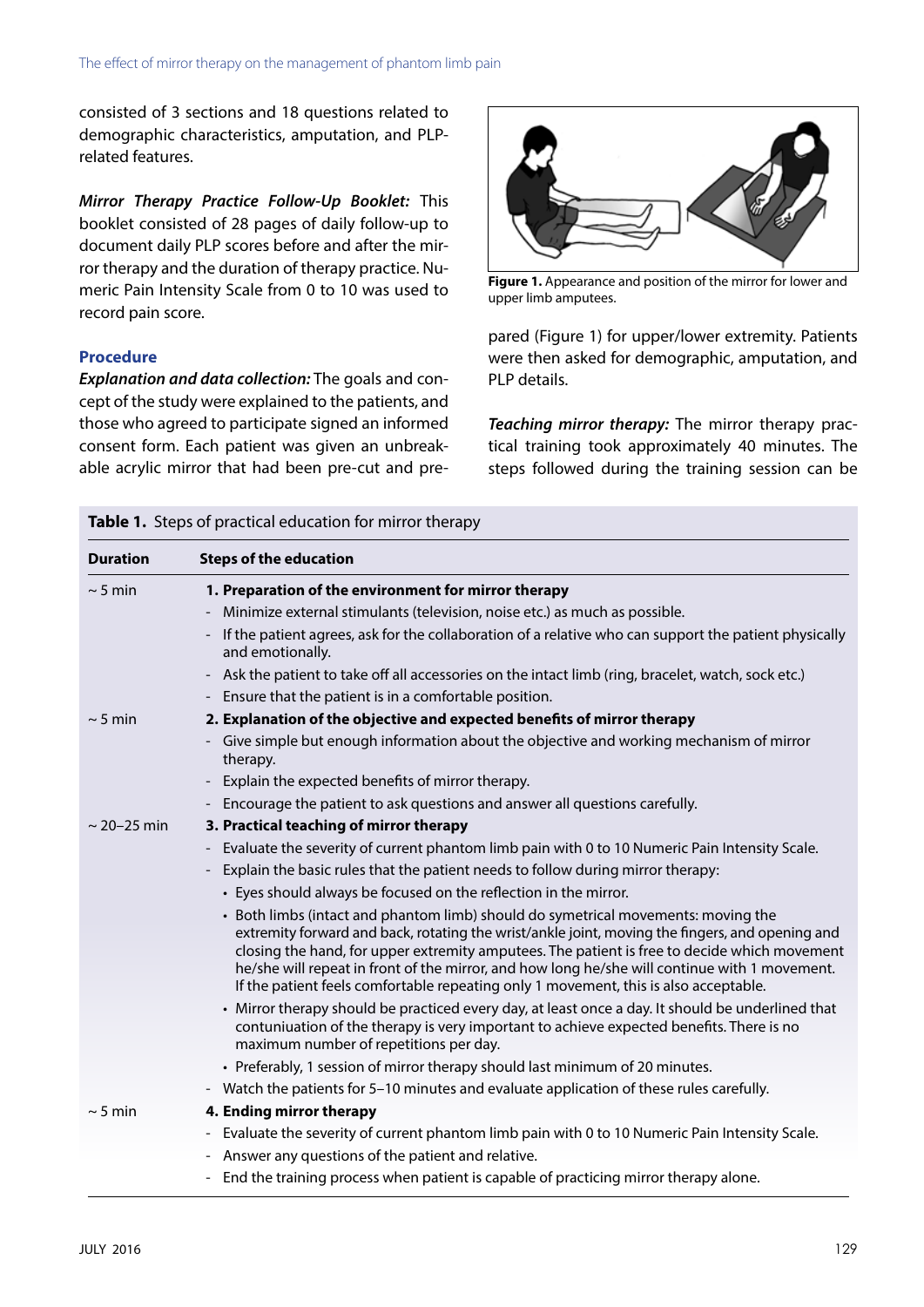

| Table 2. Distribution of patient PLP-related characteristics (n=15)        |                |                |                |                              |  |  |  |
|----------------------------------------------------------------------------|----------------|----------------|----------------|------------------------------|--|--|--|
| Phantom limb & pain-related characteristics                                | n              | $\%$           |                |                              |  |  |  |
| Able to move phantom limb                                                  |                |                |                |                              |  |  |  |
| Yes                                                                        |                |                | 13             | 86.7                         |  |  |  |
| <b>No</b>                                                                  |                |                | $\overline{2}$ | 13.3                         |  |  |  |
| Telescoping in phantom limb (feeling of phantom limb gradually shortening) |                |                |                |                              |  |  |  |
| Yes                                                                        |                |                | 3              | 20.0                         |  |  |  |
| No.                                                                        |                |                | 12             | 80.0                         |  |  |  |
| Characteristics of phantom limb pain*                                      |                |                |                |                              |  |  |  |
| Throbbing                                                                  |                |                | $\overline{4}$ | 26.7                         |  |  |  |
| Shooting                                                                   |                |                | 4              | 26.7                         |  |  |  |
| Stabbing                                                                   |                |                | 2              | 13.3                         |  |  |  |
| Electric shock like feeling                                                |                |                | 9              | 60.0                         |  |  |  |
| <b>Burning</b>                                                             |                |                | 1              | 6.7                          |  |  |  |
| Tingling                                                                   |                |                | 6              | 40.0                         |  |  |  |
| Cold                                                                       |                |                | $\mathbf{1}$   | 6.7                          |  |  |  |
| Cramp                                                                      |                |                | 1              | 6.7                          |  |  |  |
| Itching                                                                    |                |                | 2              | 13.3                         |  |  |  |
| Sharp                                                                      |                |                | 1              | 6.7                          |  |  |  |
| Pressure                                                                   |                |                | $\mathbf{1}$   | 6.7                          |  |  |  |
| *There were multiple answers.                                              |                |                |                |                              |  |  |  |
| Pattern of phantom limb pain                                               |                |                |                |                              |  |  |  |
| Constant                                                                   |                |                | 5              | 33.3                         |  |  |  |
| Intermittent                                                               |                |                | 10             | 66.7                         |  |  |  |
| Analgesic use for phantom limb pain                                        |                |                |                |                              |  |  |  |
| Yes                                                                        |                |                | 10             | 66.7                         |  |  |  |
| No                                                                         |                |                | 5              | 33.3                         |  |  |  |
|                                                                            | <b>Minimum</b> | <b>Maximum</b> | Mean           | <b>Standard</b><br>deviation |  |  |  |
| Time elapsed before occurrence of PLP                                      | 1 day          | 10 years       | 9.1 month      | 30.74                        |  |  |  |
| <b>Frequency of PLP (times/day)</b>                                        | 1              | 15             | 4.1            | 4.17                         |  |  |  |

seen in Table 1.

*Continuation of mirror therapy practice:* When the researcher was convinced that the patient was capable of continuing mirror therapy alone correctly, patients took the mirror and the Mirror Therapy Practice Follow-Up Booklet home to continue the therapy. Patients were called by phone 2 times a week to encourage them and to answer any questions. After the 4-week practice period, the Mirror Therapy Practice Follow-Up Booklet was collected and they were told to keep the mirror if they wanted to continue practicing mirror therapy.

### **Statistical evaluation**

Statistical analysis was performed using SPSS software (version 21.0; SPSS Inc., Chicago, IL, USA). Data were evaluated for homogeneity with One Sample Kolmogorov-Smirnov Test and a homogeneous distribution was found. However, as the sample size (n=15) was less than 30, non-parametric tests were used for statistical analysis. Descriptive statistics, Friedman test, Wilcoxon signed-rank test, Mann-Whitney U test, Spearman's correlation analysis, and linear regression analysis were used.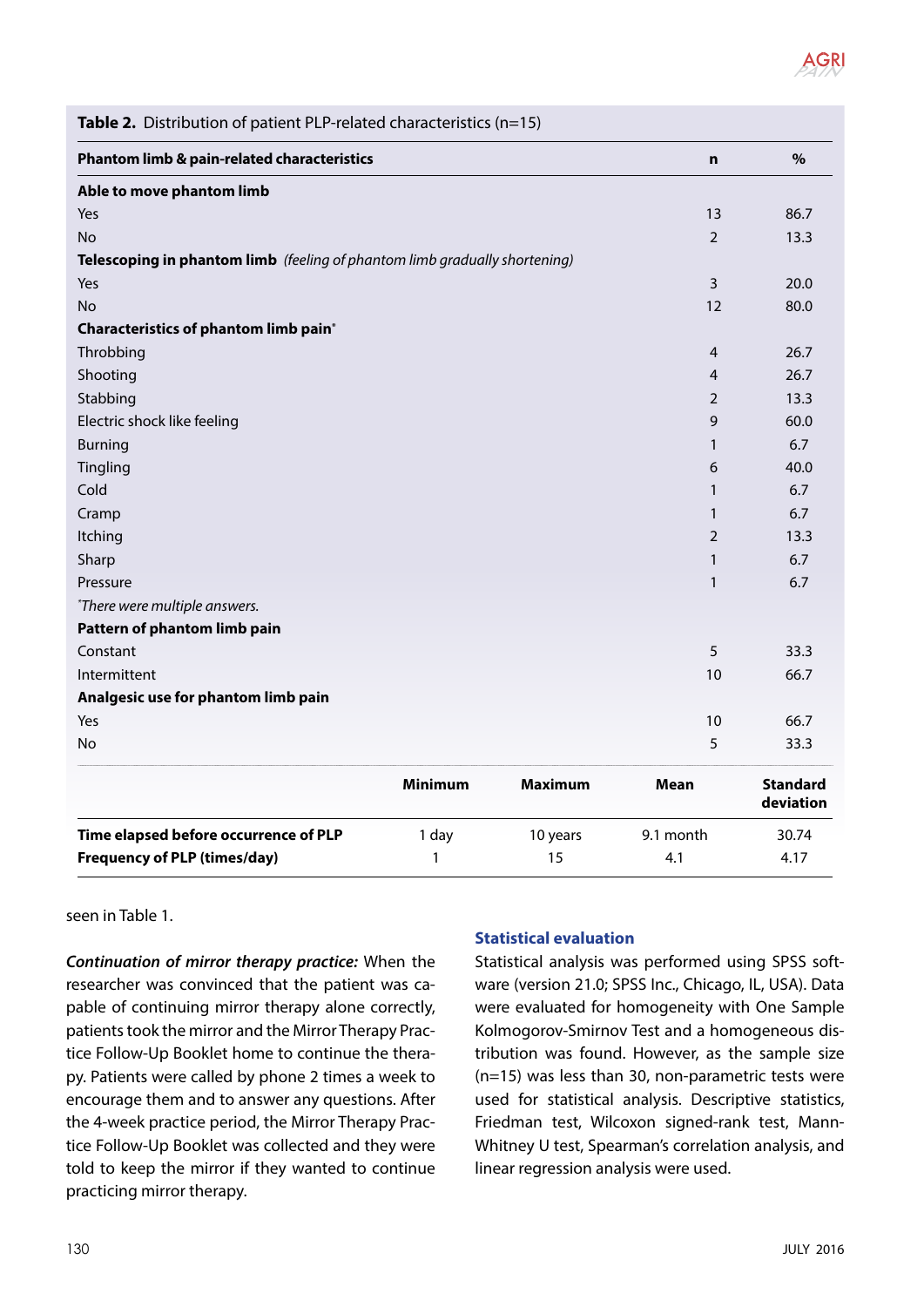#### **Ethical aspect of the study**

The study was conducted in accordance with the World Medical Association (WMA) Declaration of Helsinki (DoH). Ethical committee approval was obtained before the start of the study and written permission was obtained from the public university hospital and private prosthesis center. In addition, patients were asked if they wanted to participate in the study, and those who accepted gave written informed consent. A copy of the signed consent form was also given to patients.

### **Results**

Of the total participants, 86.7% (n=13) were male, 40% (n=6) were educated to elementary school level and average age was 52.13±16.68 years.

Peripheral vascular disease (PVD) was the reason for amputation in 46.6% (n=7) of the patients in the present study, and 86.7% (n=13) were lower limb amputees. A majority, 80% (n=12), of the patients stated that they had experienced pain in the limb before amputation, and 58.3% (n=7) stated that the pain continued.

As seen in Table 2; 86.7% (n=13) of patients stated that they could move the phantom limb and 20% (n=3) had experienced telescoping. Electric shocklike feeling was the most commonly reported type of PLP at 60% (n=9), followed by tingling sensation at 40% (n=6). More than half of the patients, 66.7% (n=10), stated that their PLP was intermittent, and 66.7% (n=10) were using analgesics for the pain.

There was a statistically significant decrease in average PLP scores every week of the study period and for 1-month total score (p<0.01) (Table 3).

It was found that patients who weren't using prosthe-

| Table 3. Distribution of average PLP score difference before and after mirror therapy at each week and |
|--------------------------------------------------------------------------------------------------------|
| $1$ Month (n=15)                                                                                       |

|                      | <b>Average PLP Score</b><br>before mirror therapy |             |                              | <b>Average PLP Score</b><br>after mirror therapy |             |                              |          |          |
|----------------------|---------------------------------------------------|-------------|------------------------------|--------------------------------------------------|-------------|------------------------------|----------|----------|
|                      | n                                                 | <b>Mean</b> | <b>Standard</b><br>deviation | $\mathbf n$                                      | <b>Mean</b> | <b>Standard</b><br>deviation | Z        | p        |
| 1 <sup>st</sup> week | 15                                                | 5.09        | 1.77                         | 15                                               | 3.49        | 1.59                         | $-3.124$ | $0.002*$ |
| $2nd$ week           | 15                                                | 4.29        | 1.36                         | 15                                               | 2.31        | 1.31                         | $-3.295$ | $0.001*$ |
| 3rd week             | 15                                                | 3.98        | 1.35                         | 15                                               | 1.93        | 1.10                         | $-3.239$ | $0.001*$ |
| 4 <sup>th</sup> week | 15                                                | 3.23        | 1.75                         | 15                                               | 1.46        | 1.18                         | $-3.211$ | $0.001*$ |
| 1 month total        | 15                                                | 4.15        | 1.21                         | 15                                               | 2.30        | 0.98                         | $-3.296$ | $0.001*$ |

\* p<0.01; Z=Wilcoxon Signed Ranks Test.

**Table 4.** Effect of prosthesis use on average PLP score difference before and after mirror therapy at the end of 1 Month (n=15)

| <b>Prosthesis usage</b><br>n    |                                                                                      | <b>Mean</b> | <b>Standard deviation</b> |                         |          | D     |
|---------------------------------|--------------------------------------------------------------------------------------|-------------|---------------------------|-------------------------|----------|-------|
|                                 |                                                                                      |             |                           |                         |          |       |
| Yes                             |                                                                                      | 0.91        | 1.29                      |                         | $-2.393$ | 0.013 |
| No.                             | 10                                                                                   | 2.31        | 0.75                      |                         |          |       |
|                                 | Z=Mann-Whitney U Test                                                                |             |                           |                         |          |       |
|                                 | Regression analysis to determining effect of prosthesis on success of mirror therapy |             |                           |                         |          |       |
| B                               | <b>Standard deviation</b>                                                            |             | R <sup>2</sup>            | Adjusted R <sup>2</sup> |          | р     |
| 1.40                            | 0.522                                                                                | 0.597       | 0.356<br>0.306            |                         | 2.680    | 0.019 |
| $*$ $\sim$ $\sim$ $\sim$ $\sim$ |                                                                                      |             |                           |                         |          |       |

\* p<0.05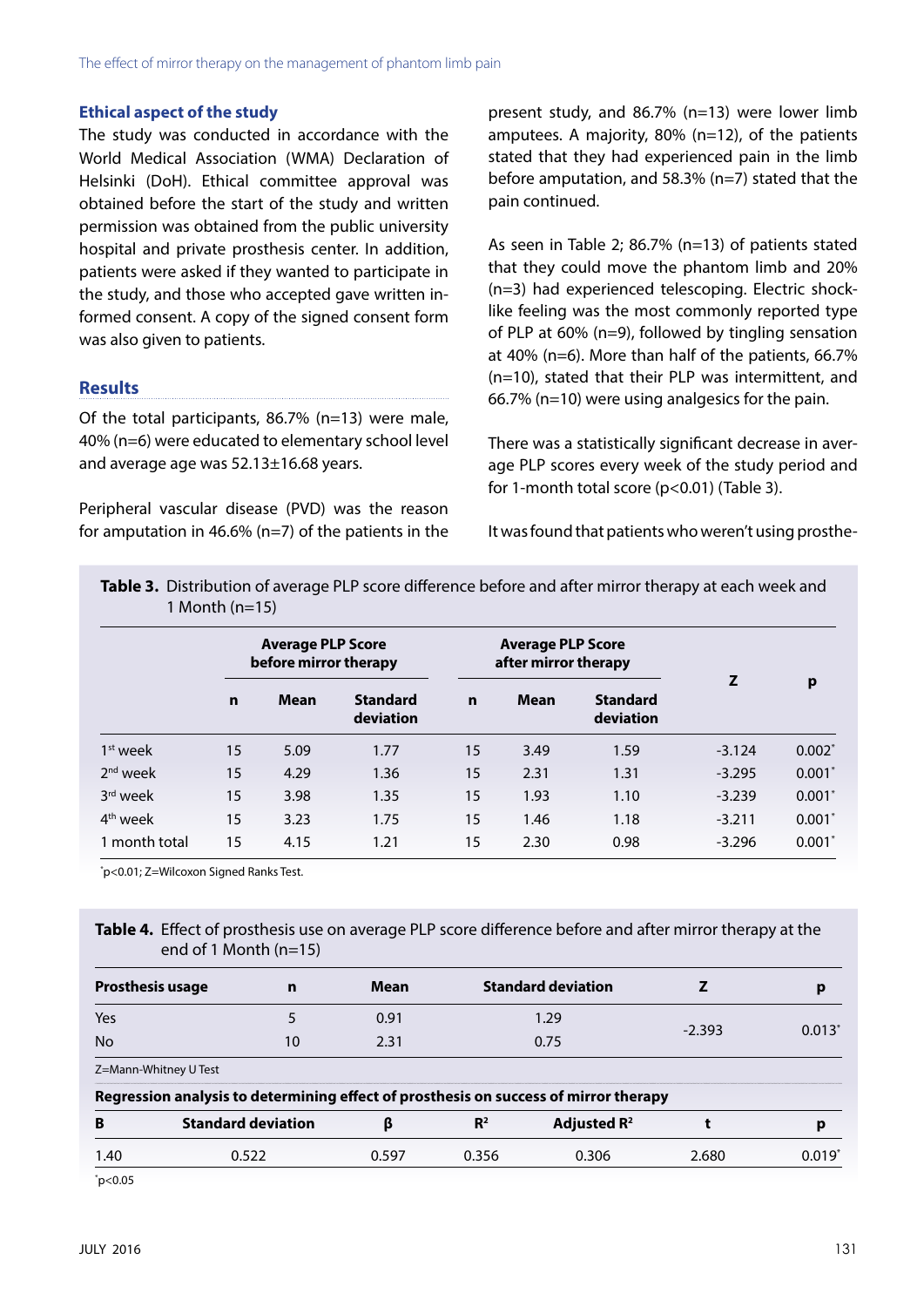

sis had greater effect from mirror therapy (p<0.05), and prosthesis usage explained 30.6% of the change in average PLP scores before and after mirror therapy (Adjusted R<sup>2</sup>=0.306, p<0.05) (Table 4).

There was no significant relationship between effect of mirror therapy and demographic, amputation or PLP-related characteristics of the patients (p>0.05). No significant difference was found in correlation analysis between average PLP score before and after mirror therapy, the average number (rs=0.178) and duration (rs=-0.315) of mirror therapy sessions practiced for 4 weeks (p>0.05).

### **Discussion**

Mirror therapy has become a leading alternative for treatment of PLP in the last 2 decades, and many experimental studies have been done to learn more about this therapy.<sup>[13,14,26-30]</sup> It is a method that can be used independently by nurses to manage the care of a patient with PLP. In addition, it provides a great opportunity for amputees to be able to manage their pain themselves. Therefore, the use of mirror therapy in the nursing care of patients with PLP should be researched and the results should be shared. The present study investigated the effect of mirror therapy on the management of PLP and evaluated the results from the perspective of clinical practice and nursing care.

In the present study, 80% of patients stated that they had a painful period before the amputation. As all the patients in this sample were experencing PLP, and most of them had significant pre-amputation pain, it may be said that PLP may be correlated with preamputation pain. This is confirmed in the literature.[10,15,23,31,32]

Patients in this sample practiced mirror therapy every day for 4 weeks at home or hospital with a mirror that was given to them. The therapy gave them the ability to control their phantom pain. In the study of Darnall (2009), a patient who practiced mirror therapy at home for 3 months stated that his ability to manage his phantom pain increased with mirror therapy. MacLachlan et al. (2004) reported that a patient who had not been able to control phantom limb movements stated that his level of control increased 25%-30% after 3 weeks of mirror therapy.

The number of studies investigating the direct effect of mirror therapy on PLP is limited and they have small samples. Chan et al. (2007) conducted an experimental study with 18 patients and compared the results of mirror therapy, closed mirror therapy and imagination of phantom movements. They reported that in all groups, the severity of PLP decreased; however, after 1 month, the decrease in the mirror therapy group was significantly higher. Afterwards, they asked the patients in the groups of closed mirror and imagination to practice mirror therapy for 1 month. At second month, the decrease in the severity of PLP in these groups were also significant. Foell et al. (2014) reported 27% decrease in PLP of their sample of 13 patients that praticed mirror therapy for 4 weeks. In the study of Sumitani et al. (2008), the decrease in PLP was found to be sigfinicant and 11 patients out of 22 stated that their pain level had decreased 30%–50% after mirror therapy. These literature findings are parallel to the findings of the present study. In this study sample, the average pain score given by patients after mirror therapy decreased significantly each week (p<0.01).

Fulfillment of mirror therapy on a regular basis is a key point in the success of this method. Among the studies in the literature, mirror therapy was practiced on regular basis and the duration of therapy sessions was 10-30 minutes.<sup>[33,35-38]</sup> In the case study of Darnal (2009), patient stated that when he stopped doing mirror therapy, PLP started again after 1–2 days. In this study, patients were asked to practice mirror therapy every day for at least 20 minutes. In the correlation analysis, there was no significant difference between the success of mirror therapy and the number of repetitions of practice per day and the duration of a single session. Therefore it can be said that to have beneficial outcomes, the important element is that mirror therapy be done on a regular basis; the number of repetitions and longer therapy sessions do not have any impact on success.

In this study, patients who were not using any prosthesis saw greater benefit from mirror therapy  $(p<0.05)$ . Only 33.3% (n=5) of the patients were using prosthesis and all were wearing cosmetic prosthesis. As cosmetic prostheses restrict limb and joint movements, it may be perceived in the brain as a paralyzed limb, and in direct proportion, may inhibit regression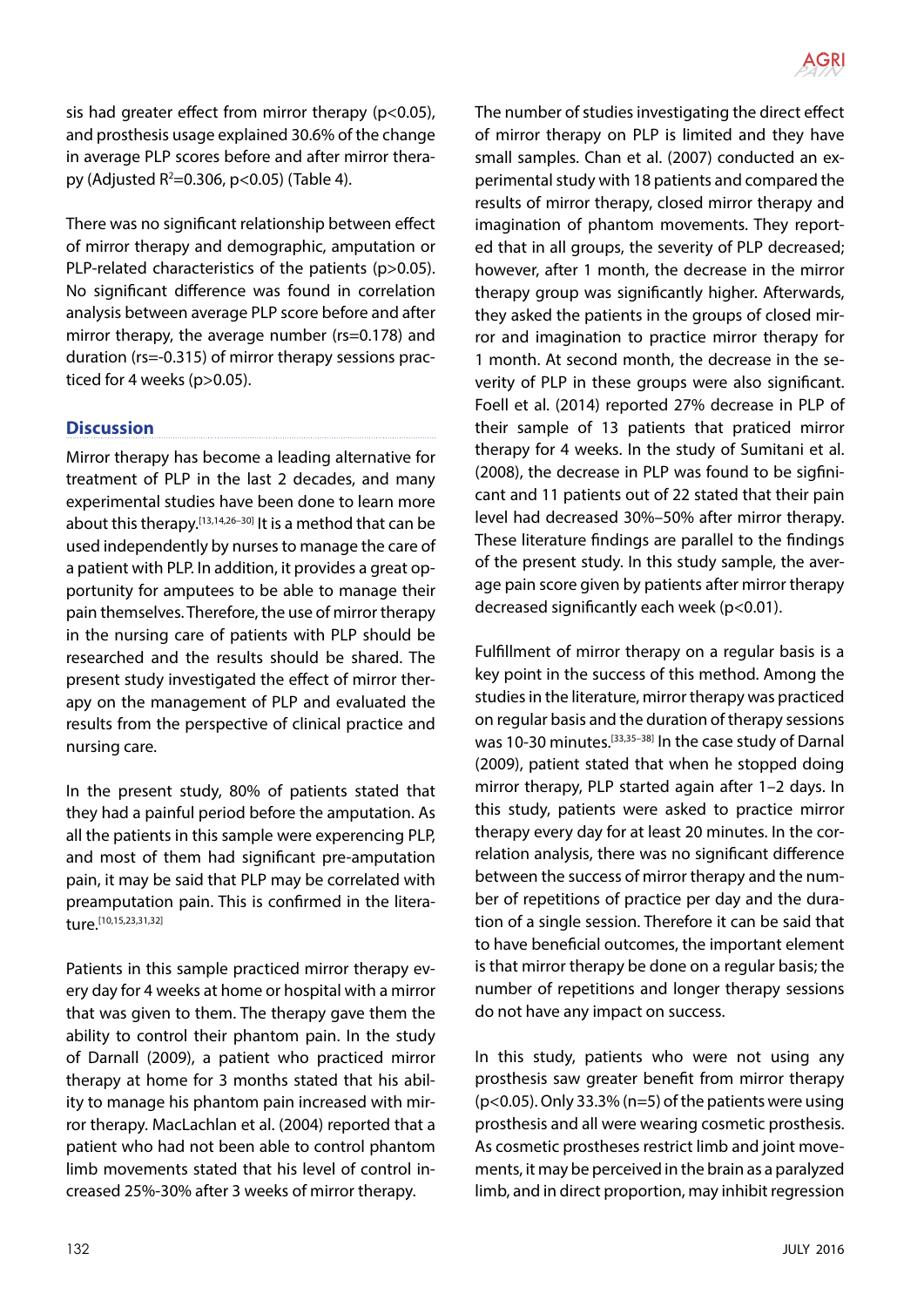of cortical reorganization. There are certain findings which proove that mirror therapy decreases PLP by helping the regression of changed cortical map.<sup>[28–39]</sup> Patients with cosmetic prostheses took off the prostheses only when practicing mirror therapy. For a large portion of the day, they were wearing the prosthesis, and thus, may be blocking possible positive effect of mirror therapy on their cortical brain map. On the other hand, certain literature findings state that myoelectrical prostheses which use existing muscles in the residual limb are helpful to decrease PLP.<sup>[40,41]</sup> The fact that mirror therapy supports regression of cortical reorganization, and that a cosmetic prothesis may be perceived as a paralysed limb may explain greater decrease in PLP among patients who were not using a prosthesis.

Nevertheless, there were some limitations in the present study. The main limitation of mirror therapy practice is that it is only applicable for persons with unilateral limb loss. In addition, the patients in this study were asked to practice mirror therapy every day at least 20 minutes for 4 weeks. Some patients had difficulty continuing to practice or practicing on a regular basis. Therefore, the study sample was not big enough to do comparable statistical analysis. As the sample size was 15, it wasn't possible to evaluate the effect of demographic and amputation-related characteristics on the success of mirror therapy.

# **Conclusions**

Although this study was conducted with a small sample, the results obtained were encouraging. Consequently, it can be said that mirror therapy is a helpful means of managing and decreasing PLP and helps patients have control over their pain. This method can also be easily practiced at home and is easy to teach as part of the nursing care of patients with PLP.

# **Implications for nursing practice**

This is the first study addressing the importance of mirror theapy on the nursing care of a patient with PLP. According to the findings of this study, to improve the quality of nursing care of patients with PLP, it can be suggested that mirror therapy should be used widely in the holistic nursing care of amputees with PLP in collaboration with other disciplines such as anesthesiology, surgery, psychology, and psychiatry.

Since mirror therapy is a method that the nurse can

teach and use independently, nurses in surgical units, in particular, should be aware of this method and their ability to independently decide to utilize this method should be supported by the healthcare team and management. Mirror therapy is a method that can be taught in a short time, and it should be added to the nursing care plan of a new amputee in case PLP is experienced before discharge from the hospital. Nurses can plan a group training session, and/or the repetitive practical sessions may also be done in groups, which may increase and help maintain patient motivation to continue mirror therapy.

In addition, it can be suggested that similar studies should be done with larger and more homogeneous samples in a controlled experimental study.

# **Acknowledgements**

The authors would like to thank all the patients who participated in the study for their effort. In addition, special thanks to Professor Neriman Akyolcu, Professor Gül Köknel Talu and Associate Professor Beth Darnall for their support at every step of this thesis project. We would also like to thank to Assistant Professor Çiğdem Kaspar for her help with the statistical analysis of the data.

# *Conflict-of-interest issues regarding the authorship or article: None declared.*

## *Peer-rewiew: Externally peer-reviewed.*

# **References**

- 1. Karl A, Birbaumer N, Lutzenberger W, Cohen LG, Flor H. Reorganization of motor and somatosensory cortex in upper extremity amputees with phantom limb pain. J Neurosci 2001;21(10):3609–18.
- 2. Hanley MA, Ehde DM, Campbell KM, Osborn B, Smith DG. Self-reported treatments used for lower-limb phantom pain: descriptive findings. Arch Phys Med Rehabil 2006;87(2):270–7.
- 3. Flor H. Maladaptive plasticity, memory for pain and phantom limb pain: review and suggestions for new therapies. Expert Rev Neurother 2008;8(5):809–18.
- 4. Casale R, Alaa L, Mallick M, Ring H. Phantom limb related phenomena and their rehabilitation after lower limb amputation. Eur J Phys Rehabil Med 2009;45(4):559–66.
- 5. Brodie EE, Whyte A, Niven CA. Analgesia through the looking-glass? A randomized controlled trial investigating the effect of viewing a 'virtual' limb upon phantom limb pain, sensation and movement. Eur J Pain 2007;11(4):428–36.
- 6. Ehde DM, Czerniecki JM, Smith DG, Campbell KM, Edwards WT, Jensen MP, et al. Chronic phantom sensations,